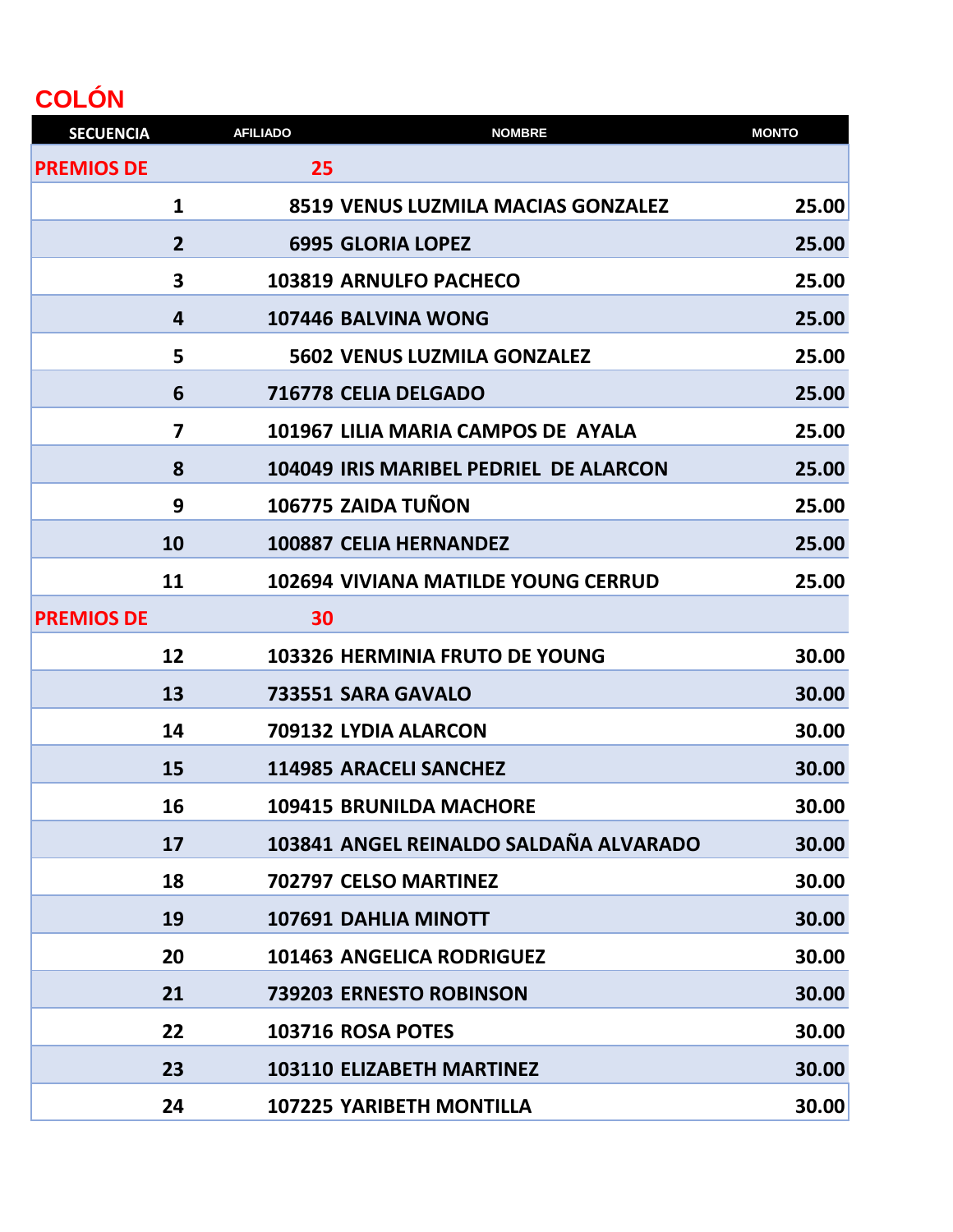|                   | 25 |            | <b>103622 NURIA ESTER CORPAS MILLER</b>        | 30.00 |
|-------------------|----|------------|------------------------------------------------|-------|
|                   | 26 |            | 100054 ITZELA INES SCOTT ZORRILLA              | 30.00 |
| <b>PREMIOS DE</b> |    | 40         |                                                |       |
|                   | 27 |            | 105139 MAYANY MAGALI MENDOZA CAÑATE            | 40.00 |
|                   | 28 |            | <b>112890 YOIRA SENIOR</b>                     | 40.00 |
|                   | 29 |            | 102652 ANGELICA ALONSO                         | 40.00 |
|                   | 30 |            | <b>401509 MELIBETH LLORENTE</b>                | 40.00 |
|                   | 31 |            | <b>103805 LESBIA CELMIRA ANDERSON DE HOYOS</b> | 40.00 |
|                   | 32 |            | <b>100720 INES GRACIELA GIRADO RAINFORD</b>    | 40.00 |
|                   | 33 |            | 109070 ILDAURA VILLALBA                        | 40.00 |
|                   | 34 |            | 732293 YASMILKA WAREHAM                        | 40.00 |
|                   | 35 |            | <b>102557 LUISA VILLAVERDE DE APARICIO</b>     | 40.00 |
|                   | 36 |            | <b>109099 VICTORIANA SALAZAR</b>               | 40.00 |
| <b>PREMIOS DE</b> |    | 50         |                                                |       |
|                   | 37 |            | 106383 ALEIDA LOPEZ                            | 50.00 |
|                   | 38 |            | 103552 MARITZA AVILA                           | 50.00 |
|                   | 39 |            | <b>106596 ANAYANSI ALONZO</b>                  | 50.00 |
|                   | 40 |            | <b>103839 DAGOBERTO MOLINAR COYA</b>           | 50.00 |
|                   | 41 |            | 115069 AYNOVA BRITO                            | 50.00 |
| <b>PREMIOS DE</b> |    | 75         |                                                |       |
|                   | 42 |            | 101396 DELSIA LINDSAY                          | 75.00 |
|                   | 43 |            | 402220 ARIADNA MARICRUZ CORREA                 | 75.00 |
|                   | 44 |            | 113609 ENEIDA GONZALEZ                         | 75.00 |
|                   | 45 |            | <b>107449 YOMARIS ARANDA</b>                   | 75.00 |
|                   | 46 |            | <b>108267 XIOMARA LAYNE</b>                    | 75.00 |
|                   | 47 |            | 102768 NISLA DORINA PETTERSON DE VANHORI       | 75.00 |
|                   | 48 |            | 108166 ZENAIDA BETHUNE                         | 75.00 |
| <b>PREMIOS DE</b> |    | <b>100</b> |                                                |       |